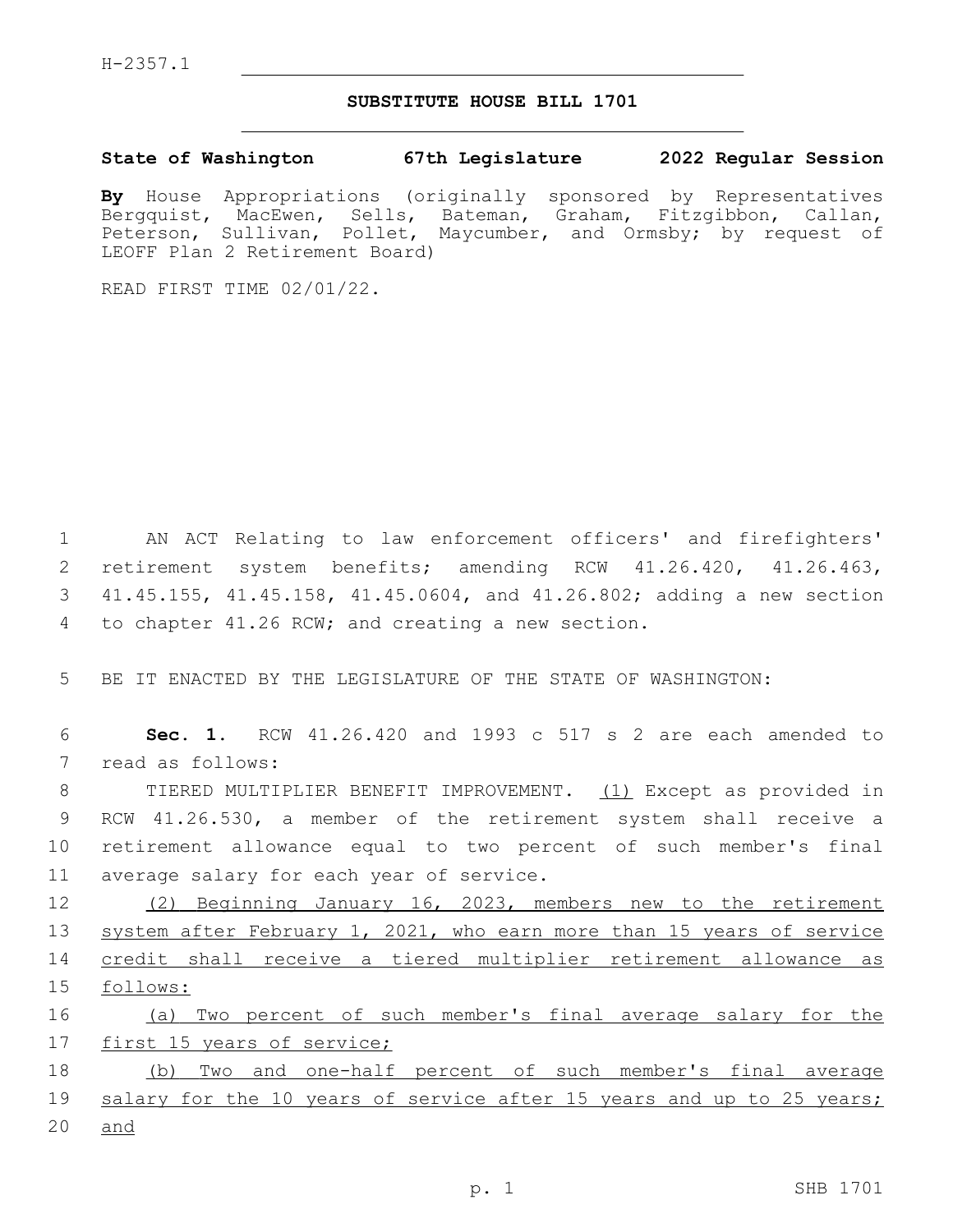(c) Two percent of such member's final average salary for years of service above 25 years. (3) Members active in the retirement system on or before February 1, 2021, at retirement must make an irrevocable choice between the lump sum defined benefit in section 2 of this act or a tiered multiplier retirement allowance as follows: (a) Two percent of such member's final average salary for the 8 first 15 years of service; (b) Two and one-half percent of such member's final average 10 salary for the 10 years of service after 15 years and up to 25 years; and (c) Two percent of such member's final average salary for years of service above 25 years. (4) Any member who receives the tiered multiplier benefit in this section is not eligible for the lump sum defined benefit in section 2

of this act.

 NEW SECTION. **Sec. 2.** A new section is added to chapter 41.26 RCW under the subchapter heading "plan 2" to read as follows:

 LUMP SUM BENEFIT IMPROVEMENT. (1) Members who are retired on or before February 1, 2021, will receive a one-time lump sum defined benefit of \$100 per service credit month payable by January 31, 2023.

 (a) Members who retired for an in the line of duty disability under RCW 41.26.470 shall receive the greater of the lump sum defined benefit of \$100 per service credit month or a lump sum defined 25 benefit of \$20,000.

 (b) A member's beneficiary is eligible for an in the line of duty death benefit under RCW 41.26.048. If there is more than one eligible beneficiary the lump sum defined benefit will be distributed in 29 accordance with RCW 41.26.048.

 (c) If the member is deceased the member's survivor beneficiary under RCW 41.26.460 is eligible for this lump sum defined benefit.

 (2) Members who are active in the plan on or before February 1, 2021, must make an irrevocable choice at retirement between the tiered multiplier benefit defined in RCW 41.26.420(3) or a one-time lump sum defined benefit of \$100 per service credit month to be paid 36 at retirement.

 (a) Members who retire for an in the line of duty disability under RCW 41.26.470 and who elect to receive this lump sum defined benefit shall receive the greater of the lump sum defined benefit of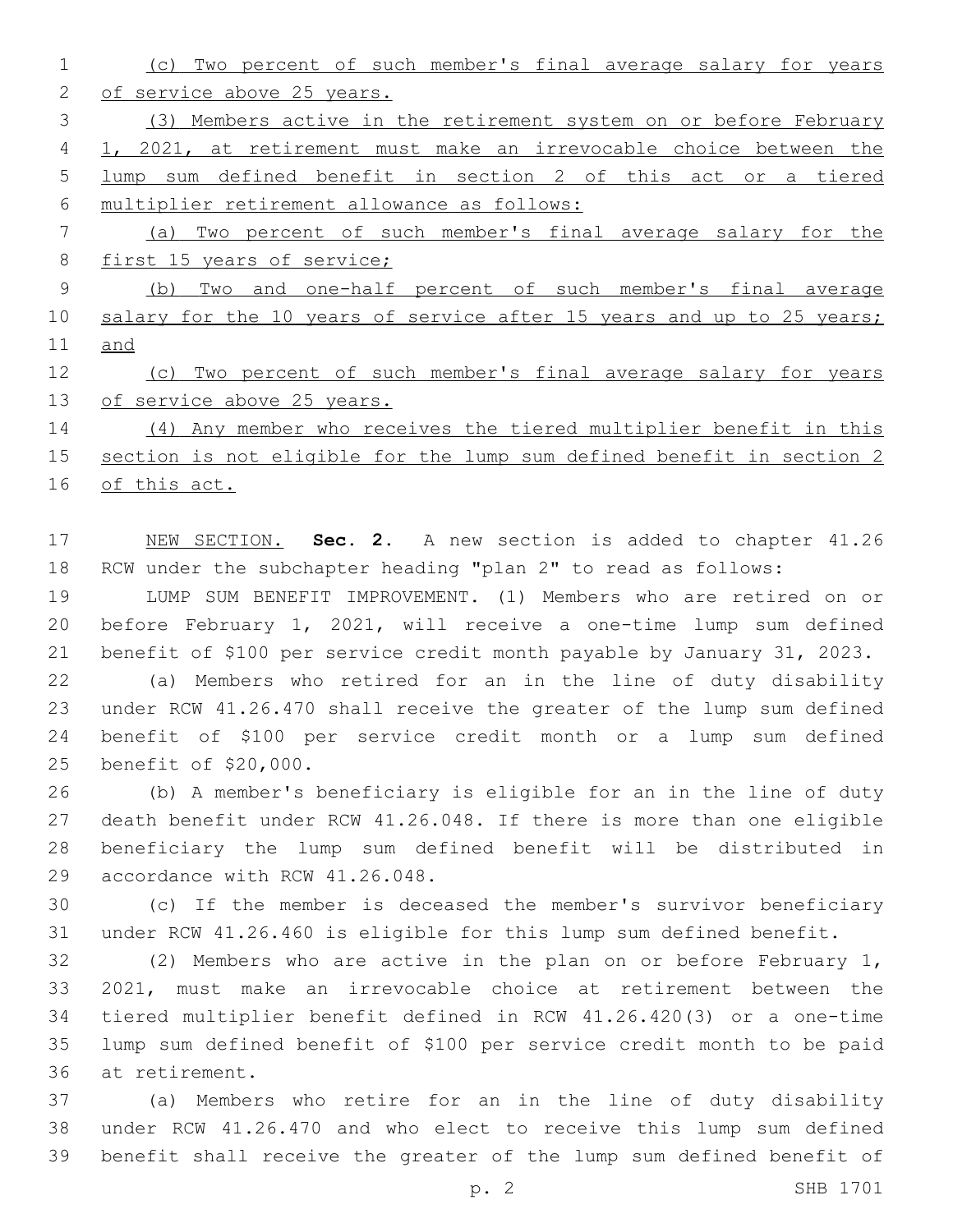\$100 per service credit month or a lump sum defined benefit of \$20,000.

 (b) A member's beneficiary eligible for an in the line of duty death benefit under RCW 41.26.048 and who elects to receive this lump sum defined benefit shall receive the greater of the lump sum defined benefit of \$100 per service credit month or a lump sum defined benefit of \$20,000. If there is more than one eligible beneficiary the lump sum defined benefit will be distributed in accordance with 9 RCW 41.26.048.

 (c) For a beneficiary of a member who dies in service but not in 11 an in the line of duty death, the distribution shall be made according to the member's beneficiary designation under this chapter.

 (3) Members who are inactive on or before February 1, 2021, but who later return to membership must make an irrevocable choice at retirement between the tiered multiplier benefit in RCW 41.26.420 and 16 this lump sum defined benefit.

 (4) Members who receive a refund of contributions under RCW 41.26.540 are not eligible for this lump sum defined benefit.

 (5) This lump sum defined benefit is exempt from judicial process 20 and taxes under RCW 41.26.053.

 (6) Any member who receives this lump sum defined benefit is not eligible for the tiered multiplier benefit in RCW 41.26.420.

 **Sec. 3.** RCW 41.26.463 and 2014 c 91 s 1 are each amended to read as follows:24

 ANNUITY OPTION. (1) At the time of retirement, plan 2 members may purchase an optional actuarially equivalent life annuity benefit from 27 the (( $\overline{\text{Washington}}}$ )) Washington law enforcement officers' and 28 firefighters' ((retirement)) system plan 2 retirement fund established in RCW 41.50.075. A minimum payment of twenty-five 30 thousand dollars is required.

 (2) Retirees, or their beneficiaries, who have received a one- time lump sum defined benefit under section 2 of this act may purchase an optional actuarially equivalent life annuity benefit from the Washington law enforcement officers' and firefighters' system 35 plan 2 retirement fund established in RCW 41.50.075, with the money received from the lump sum defined benefit. A minimum payment of \$20,000 is required.

 (3) Subject to rules adopted by the department, a member purchasing an annuity under this section must pay all of the cost

p. 3 SHB 1701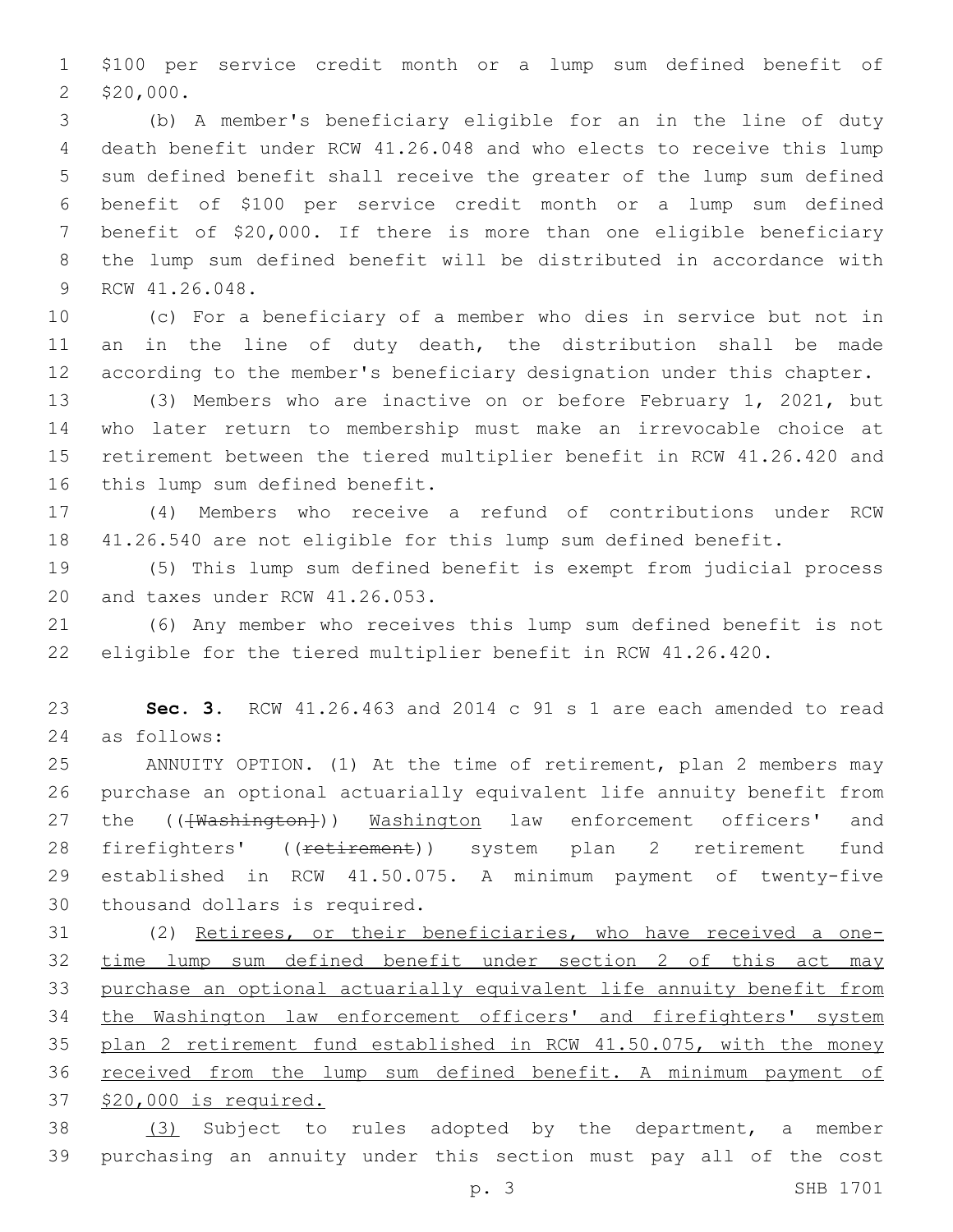with an eligible rollover, direct rollover, or trustee-to-trustee 2 transfer from an eligible retirement plan.

 (a) The department shall adopt rules to ensure that all eligible rollovers and transfers comply with the requirements of the internal revenue code and regulations adopted by the internal revenue service. The rules adopted by the department may condition the acceptance of a rollover or transfer from another plan on the receipt of information necessary to enable the department to determine the eligibility of any transferred funds for tax-free rollover treatment or other 10 treatment under federal income tax law.

 (b) "Eligible retirement plan" means a tax qualified plan offered 12 by a governmental employer.

 **Sec. 4.** RCW 41.45.155 and 2009 c 561 s 6 are each amended to read as follows:14

 MINIMUM CONTRIBUTION RATES. (1) Beginning July 1, 2011, a minimum contribution rate is established for the plans 2 and 3 normal cost as part of the basic employer contribution rate for the public employees' retirement system. The minimum contribution rate for the plans 2 and 3 employer normal cost shall equal the total contribution rate required to fund eighty percent of the plans 2 and 3 employer normal cost as calculated under the entry age normal cost method. This minimum rate, when applicable, shall be collected in addition to any contribution rate required to amortize past gain-sharing 24 distributions in plan 3.

 (2) Beginning July 1, 2011, a minimum contribution rate is established for the plan 2 normal cost as part of the basic employer contribution rate for the public safety employees' retirement system. The minimum contribution rate for the plan 2 normal cost shall equal the total contribution rate required to fund eighty percent of the plan 2 normal cost as calculated under the entry age normal cost 31 method.

 (3) Beginning September 1, 2011, a minimum contribution rate is established for the plans 2 and 3 normal cost as part of the basic employer contribution rate for the school employees' retirement system. The minimum contribution rate for the plans 2 and 3 employer normal cost shall equal the total contribution rate required to fund eighty percent of the plans 2 and 3 employer normal cost as calculated under the entry age normal cost method. This minimum rate,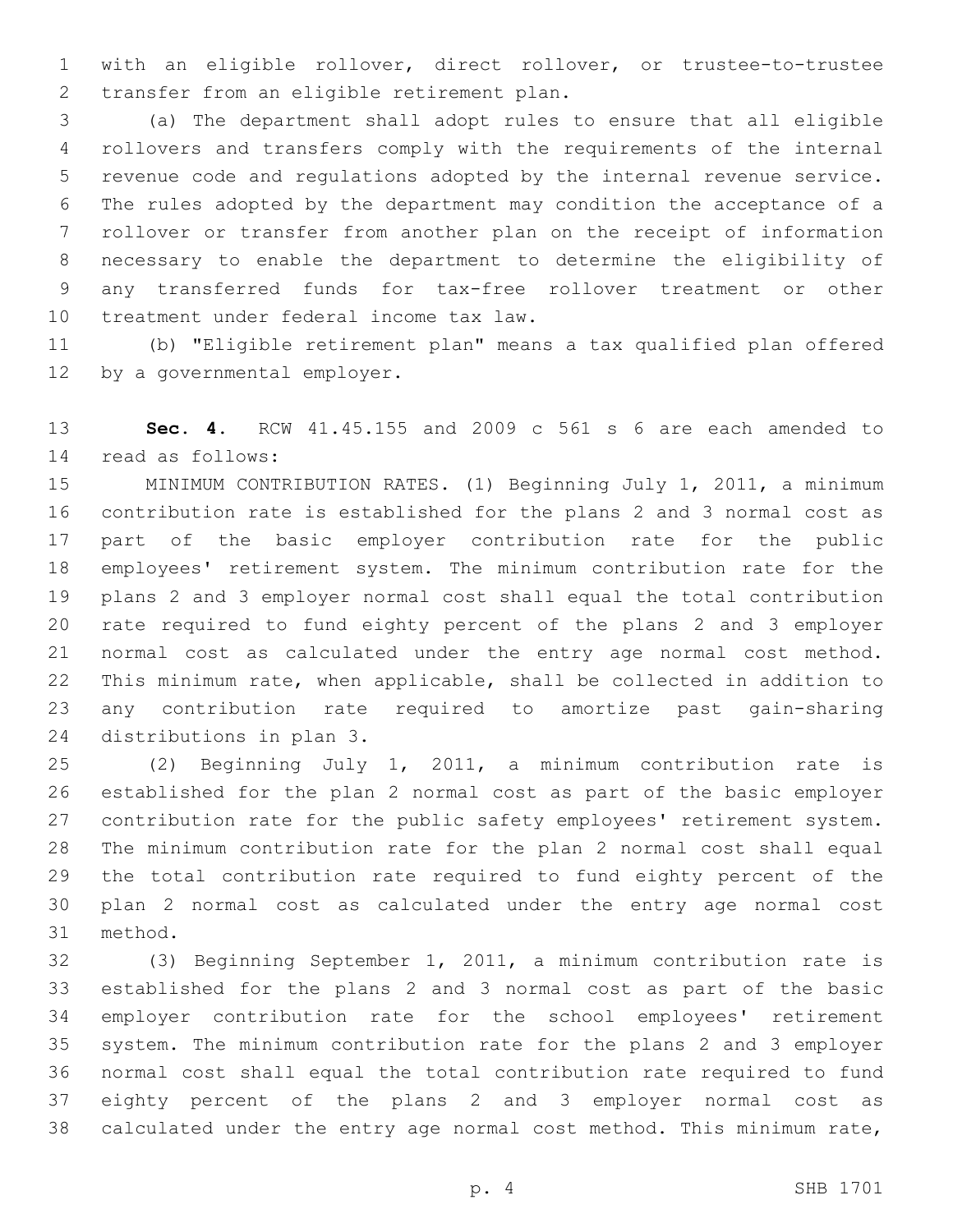when applicable, shall be collected in addition to any contribution rate required to amortize past gain-sharing distributions in plan 3.

 (4) Beginning September 1, 2011, a minimum contribution rate is established for the plans 2 and 3 normal cost as part of the basic employer contribution rate for the teachers' retirement system. The minimum contribution rate for the plans 2 and 3 employer normal cost shall equal the total contribution rate required to fund eighty percent of the plans 2 and 3 employer normal cost as calculated under the entry age normal cost method. This minimum rate, when applicable, shall be collected in addition to any contribution rate required to amortize past gain-sharing distributions in plan 3.

 (5) A minimum contribution rate is established for the plan 2 normal cost as part of the basic employer and state contribution rate for the law enforcement officers' and firefighters' retirement system. The council may not adopt changes to the minimum contribution 16 rate for plan 2 of the law enforcement officers' and firefighters' 17 retirement system under subsection (6) of this section. On June 30th of each even-numbered year, if the funded status of the law 19 enforcement officers' and firefighters' retirement system plan 2 as measured by the most recent completed actuarial valuation performed 21 by the office of the state actuary is:

 (a) Less than 105 percent, then the minimum contribution rate for the employer and state normal cost shall equal the total contribution rate required to fund 100 percent of the plan 2 employer normal cost 25 as calculated under the entry age normal cost method;

 (b) Greater than or equal to 105 percent and less than 110 percent, then the minimum contribution rate for the employer and state normal cost shall equal the total contribution rate required to fund 90 percent of the plan 2 employer normal cost as calculated 30 under the entry age normal cost method; or

 (c) Greater than or equal to 110 percent, then the minimum contribution rate for the employer and state normal cost shall equal the total contribution rate required to fund 80 percent of the plan 2 employer normal cost as calculated under the entry age normal cost method.

 (6) Upon completion of each biennial actuarial valuation, the state actuary shall review the appropriateness of these minimum contribution rates and recommend to the council any adjustments as may be needed due to material changes in benefits or actuarial 40 assumptions, methods, or experience. ((Any)) The minimum contribution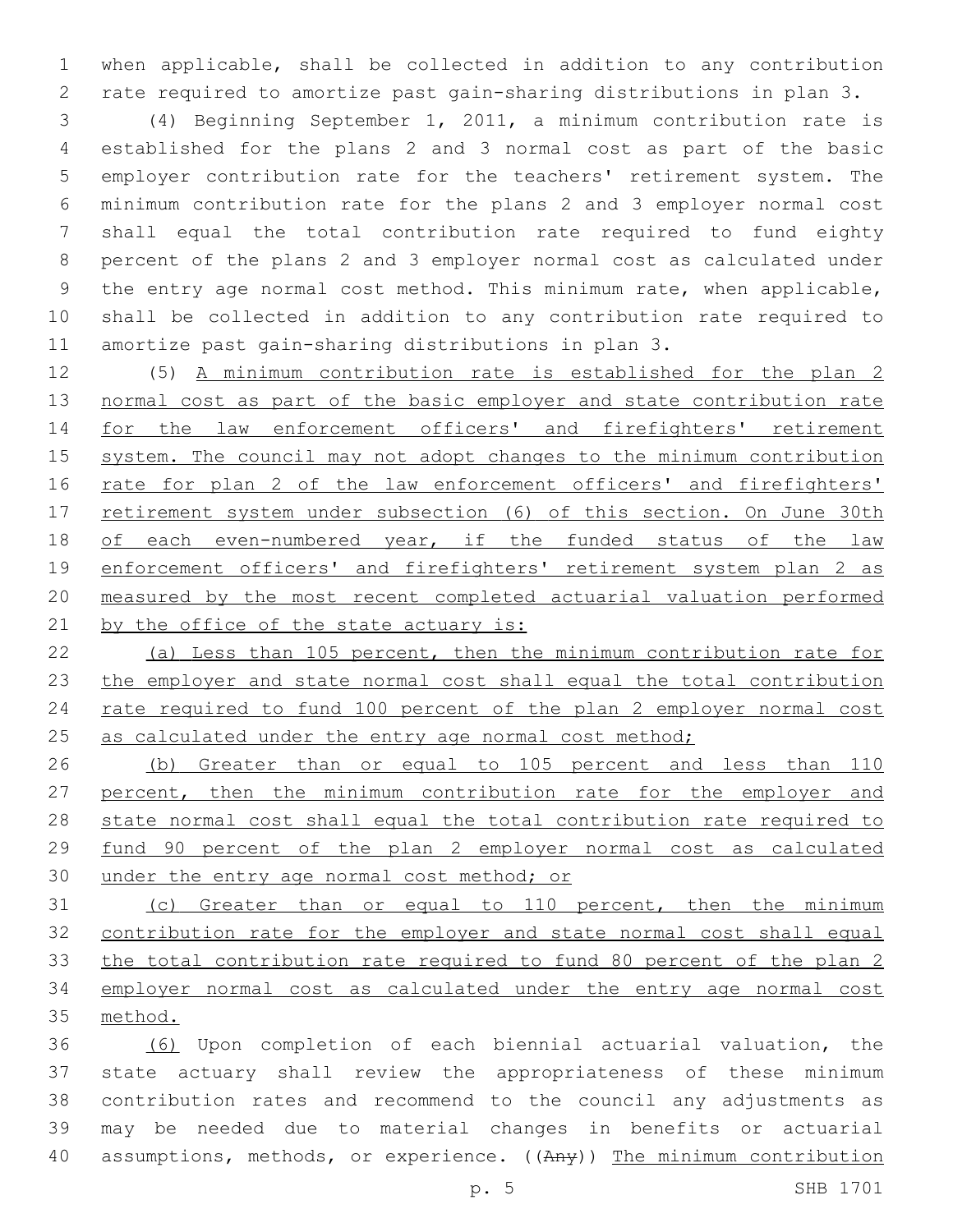1 rates in this section, including changes adopted by the council, 2 shall be subject to revision by the legislature.

 **Sec. 5.** RCW 41.45.158 and 2006 c 365 s 4 are each amended to 4 read as follows:

 MINIMUM CONTRIBUTION RATES. (1) Beginning July 1, 2009, a minimum contribution rate is established for the plans 2 and 3 normal cost as part of the required contribution rate for members of plan 2 of the public employees' retirement system. The minimum contribution rate for the plans 2 and 3 employee normal cost shall equal the total contribution rate required to fund eighty percent of the plans 2 and 3 employee normal cost as calculated under the entry age normal cost 12 method.

 (2) Beginning September 1, 2009, a minimum contribution rate is established for the plans 2 and 3 normal cost as part of the required contribution rate for members of plan 2 of the school employees' retirement system. The minimum contribution rate for the plans 2 and 3 employee normal cost shall equal the total contribution rate required to fund eighty percent of the plans 2 and 3 employee normal cost as calculated under the entry age normal cost method.

 (3) Beginning September 1, 2009, a minimum contribution rate is established for the plans 2 and 3 normal cost as part of the required contribution rate for members of plan 2 of the teachers' retirement system. The minimum contribution rate for the plans 2 and 3 employee normal cost shall equal the total contribution rate required to fund eighty percent of the plans 2 and 3 employee normal cost as calculated under the entry age normal cost method.

 (4) A minimum contribution rate is established for the plan 2 normal cost as part of the basic member contribution rate for the law 29 enforcement officers' and firefighters' retirement system. The council may not adopt changes to the minimum contribution rate for plan 2 of the law enforcement officers' and firefighters' retirement system under subsection (5) of this section. On June 30th of each even-numbered year, if the funded status of the law enforcement officers' and firefighters' retirement system plan 2 as measured by the most recent completed actuarial valuation performed by the office of the state actuary is:

 (a) Less than 105 percent, then the minimum contribution rate for the member normal cost shall equal the total contribution rate

p. 6 SHB 1701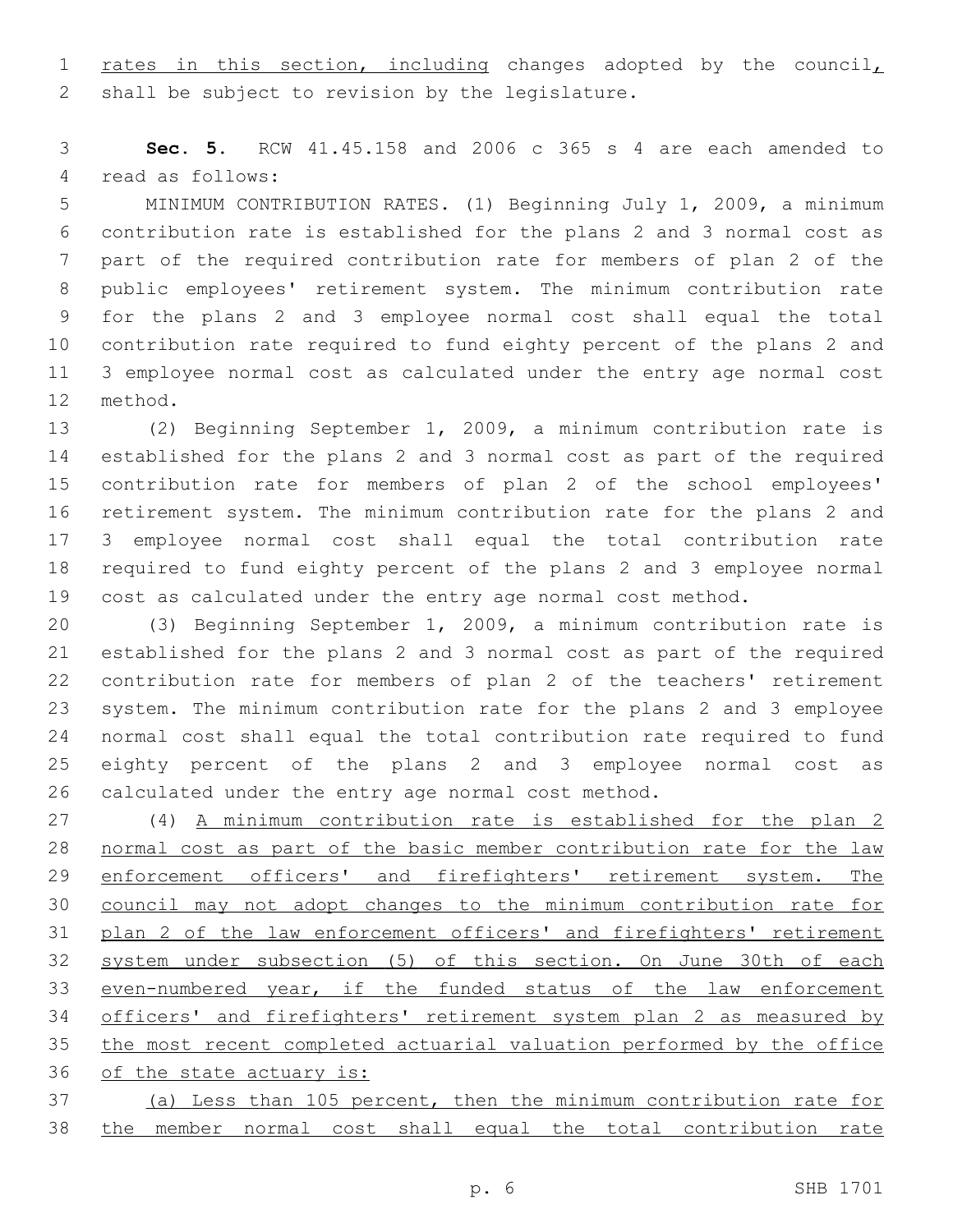required to fund 100 percent of the plan 2 member normal cost as 2 calculated under the entry age normal cost method;

 (b) Greater than or equal to 105 percent and less than 110 percent, then the minimum contribution rate for the member normal cost shall equal the total contribution rate required to fund 90 percent of the plan 2 member normal cost as calculated under the entry age normal cost method; or

 (c) Greater than or equal to 110 percent, then the minimum contribution rate for the employer and state normal cost shall equal the total contribution rate required to fund 80 percent of the plan 2 11 employer normal cost as calculated under the entry age normal cost method.

 (5) Upon completion of each biennial actuarial valuation, the state actuary shall review the appropriateness of these minimum contribution rates and recommend to the legislature any adjustments as may be needed due to material changes in benefits or actuarial 17 assumptions, methods, or experience.

 **Sec. 6.** RCW 41.45.0604 and 2007 c 280 s 3 are each amended to 19 read as follows:

 FREEZE LEOFF 2 CONTRIBUTION RATES. (1)(a) Not later than July 31, 2008, and every even-numbered year thereafter, the law enforcement officers' and firefighters' plan 2 retirement board shall adopt contribution rates for the law enforcement officers' and firefighters' retirement system plan 2 as provided in RCW  $41.26.720(1)(a)$ .

 (b) For 2021-2023 and 2023-2025 fiscal biennia, contribution 27 rates for the law enforcement officers' and firefighters' retirement system plan 2 may not exceed the rates adopted by the law enforcement officers' and firefighters' plan 2 retirement board in 2020.

 (2) The law enforcement officers' and firefighters' plan 2 retirement board shall immediately notify the directors of the office of financial management and department of retirement systems of the state, employer, and employee rates adopted. Thereafter, the director shall collect those rates adopted by the board. The rates shall be effective for the ensuing biennial period, subject to any legislative modifications.36

 **Sec. 7.** RCW 41.26.802 and 2019 c 366 s 2 are each amended to 38 read as follows: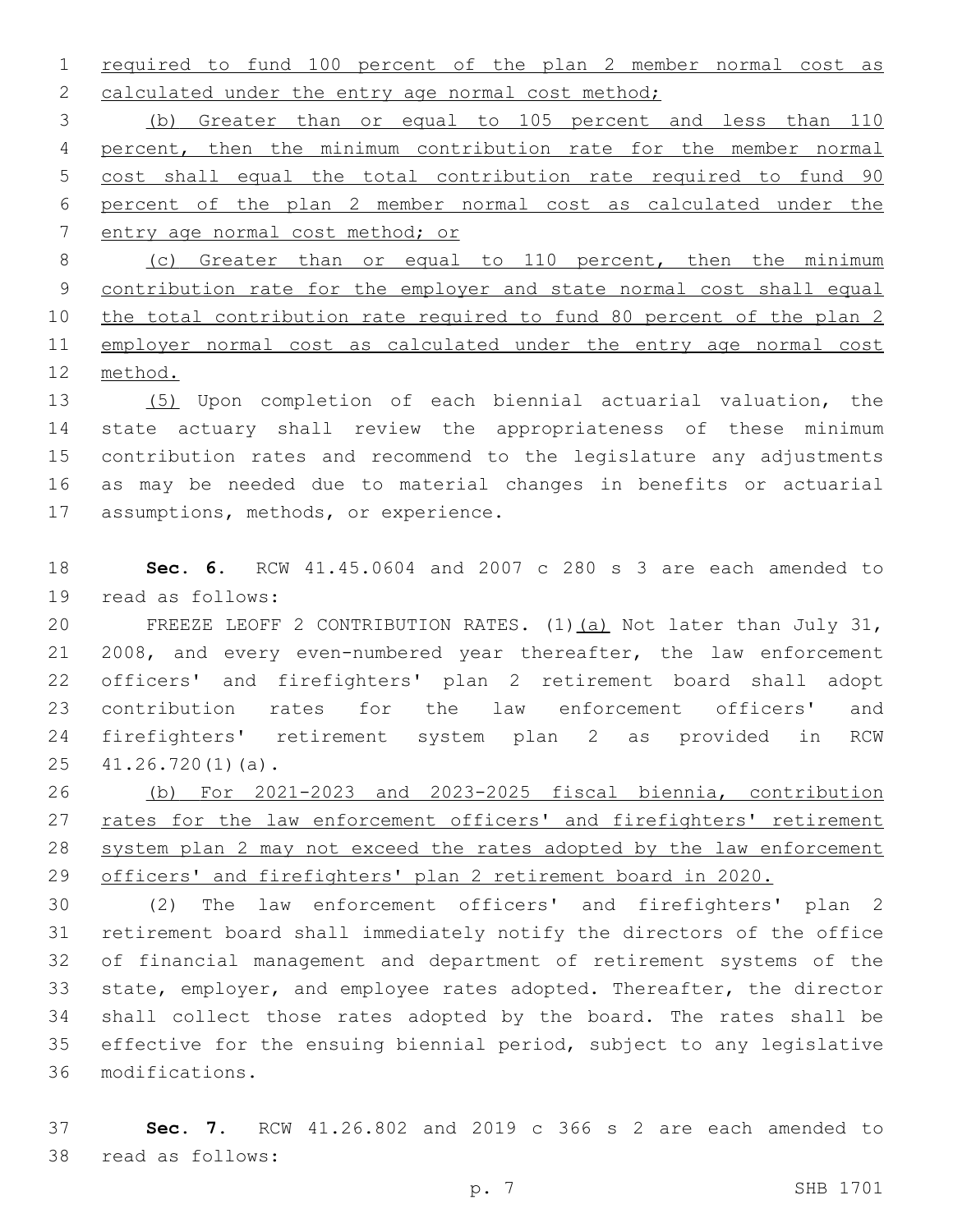TRANSFER OF FUNDS. (1) Prior to May 13, 2019, this section required certain transfers to be made to the local public safety enhancement account. After May 13, 2019, except for the transfer in subsection (2) of this section, no further transfers will be made to the local public safety enhancement account pursuant to this section.

 (2) On July 1, 2019, the state treasurer shall transfer the sum of three hundred million dollars from the law enforcement officers' and firefighters' plan 2 retirement fund to the local law enforcement officers' and firefighters' retirement system benefits improvement 10 account.

11 (3) By July 31, 2022, the Washington state investment board shall transfer the difference between the value of the benefit enhancements 13 in this act as identified by the office of the state actuary and the value of the local law enforcement officers' and firefighters' retirement system benefits improvement account, from the law 16 enforcement officers' and firefighters' system plan 2 retirement fund 17 to the local law enforcement officers' and firefighters' retirement system benefits improvement account.

 (4) By August 31, 2022, the Washington state investment board shall transfer the total available balance of the local law 21 enforcement officers' and firefighters' retirement system benefits improvement account to the law enforcement officers' and firefighters' system plan 2 retirement fund. The amount transferred under this subsection goes toward the benefit enhancements in this act.

 NEW SECTION. **Sec. 8.** OFFSET LANGUAGE. The transfer of funds in section 7 of this act is intended to pay the full cost of the benefit improvements in sections 1 and 2 of this act for current law enforcement officers' and firefighters' retirement system plan 2 members so that contribution rates under the plan's minimum funding policy for those members will not increase as a result of this benefit improvement. To accomplish this goal, after the transfer of funds in section 7 of this act the office of the state actuary must calculate a rate reduction to be applied to rates calculated in 35 sections  $4(5)$  (a) and (b) and  $5(4)$  (a) and (b) of this act. This rate must be calculated in time for it to go into effect on July 1, 2025,